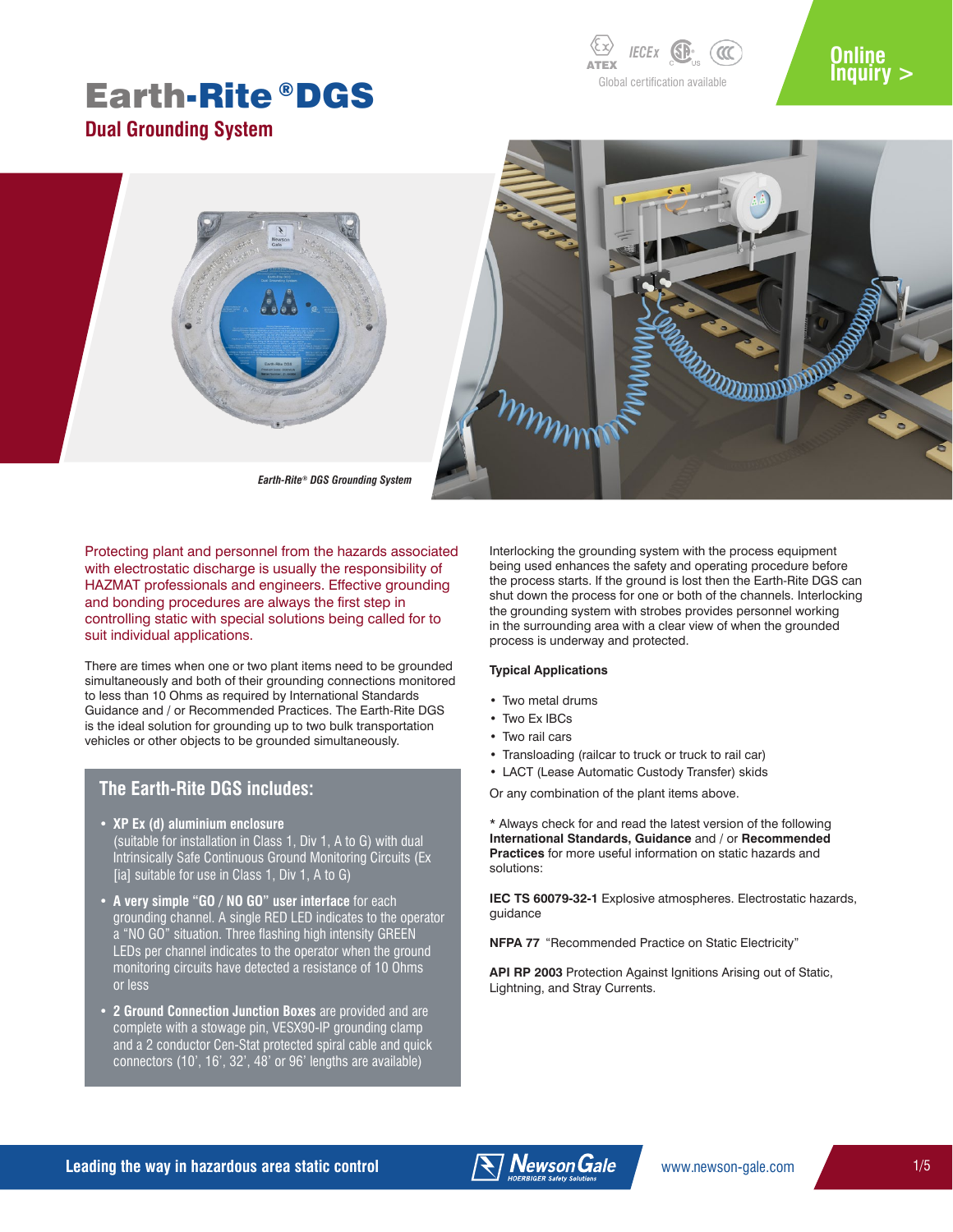## Earth-Rite® DGS

### **Technical Specification**

**XP (Class I, II, III - Div 1 Installations)**

#### **Monitoring Unit**

| <b>Power Supply</b>               | 90 V to 265 V AC, 50-60 Hz                                                                     |
|-----------------------------------|------------------------------------------------------------------------------------------------|
| <b>Power Rating</b>               | 10 watts                                                                                       |
| Ambient Temperature Range         | -40°F to $+122$ °F (-40°C to +50°C)                                                            |
| <i><b>Ingress Protection</b></i>  | IP 66                                                                                          |
| Weight                            | 15.43 lbs (7 kgs) (nett)                                                                       |
| <b>Construction</b>               | Copper-free cast aluminium                                                                     |
| <b>Monitoring Circuit</b>         | Intrinsically safe                                                                             |
| <b>Monitoring Loop Resistance</b> | Nominally $\leq 10$ ohm per channel (+/- 10%)                                                  |
| Output Relay Contact Rating       | 3 off dry contacts,<br>250 V AC, 5 A, 500 VA max resistive<br>30 V DC, 2 A, 60 W max resistive |
| <b>Cable Entries</b>              | $4 \times \frac{3}{4}$ " NPT<br>2 in the West Face (EX)<br>2 in the South Face (NonEX)         |

#### **2 Junction Boxes complete with Stowage Point**

| <b>Enclosure Material</b>     | GRP with carbon loading                           |
|-------------------------------|---------------------------------------------------|
| <b>Terminals</b>              | $2 \times 2.5$ mm <sup>2</sup> conductor capacity |
| <b>Stowage Device</b>         | Insulated universal stowage pin                   |
| <b>Cable Entries</b>          | $1 \times M$ 20 $\times 1.5$                      |
| <b>Clamp Cable Connection</b> | Quick Connect                                     |

#### **Grounding Clamp**

| <b>Clamp Design</b>                 | 2 pole with tungsten carbide teeth                                                                                                                                                                                                                                     |
|-------------------------------------|------------------------------------------------------------------------------------------------------------------------------------------------------------------------------------------------------------------------------------------------------------------------|
| Body                                | Stainless steel (SS grade: 304)                                                                                                                                                                                                                                        |
| ATEX / FM / IECEx<br>Certification: | Ex II 1 GD T6 (Assessed to EN 13463-1 : 2009)<br>ATEX certificate number: Sira 02ATEX9381<br>FM Certificate of Compliance number: 3046346<br>IFCFx<br>Ex h IIC T6 Ga<br>$Fx$ h IIIC T85 $°C$ Da<br>Ta = $-40^{\circ}$ C to $+60^{\circ}$ C<br><b>IFCEX EXV 20.0033</b> |

#### **Spiral Cable**

| Cable             | Blue Cen-Stat Hytrel sheath<br>(Static dissipative, chemical<br>& abrasion resistant)                                                                                                  |
|-------------------|----------------------------------------------------------------------------------------------------------------------------------------------------------------------------------------|
| <b>Conductors</b> | $2 \times$ AWG $\#$ 16 copper                                                                                                                                                          |
| Lenath            | 3 m (10 ft), 5 m (16 ft), 10 m (32 ft) or 15 m<br>(50 ft) 2 pole Cen-Stat blue spiral cable with<br>Hytrel coating which has colour, UV protective<br>and static dissipative additives |



Copper free cast aluminium enclosure - IP 66



Simple Apparatus GRP junction box with nylon grounding clamp stowage pin





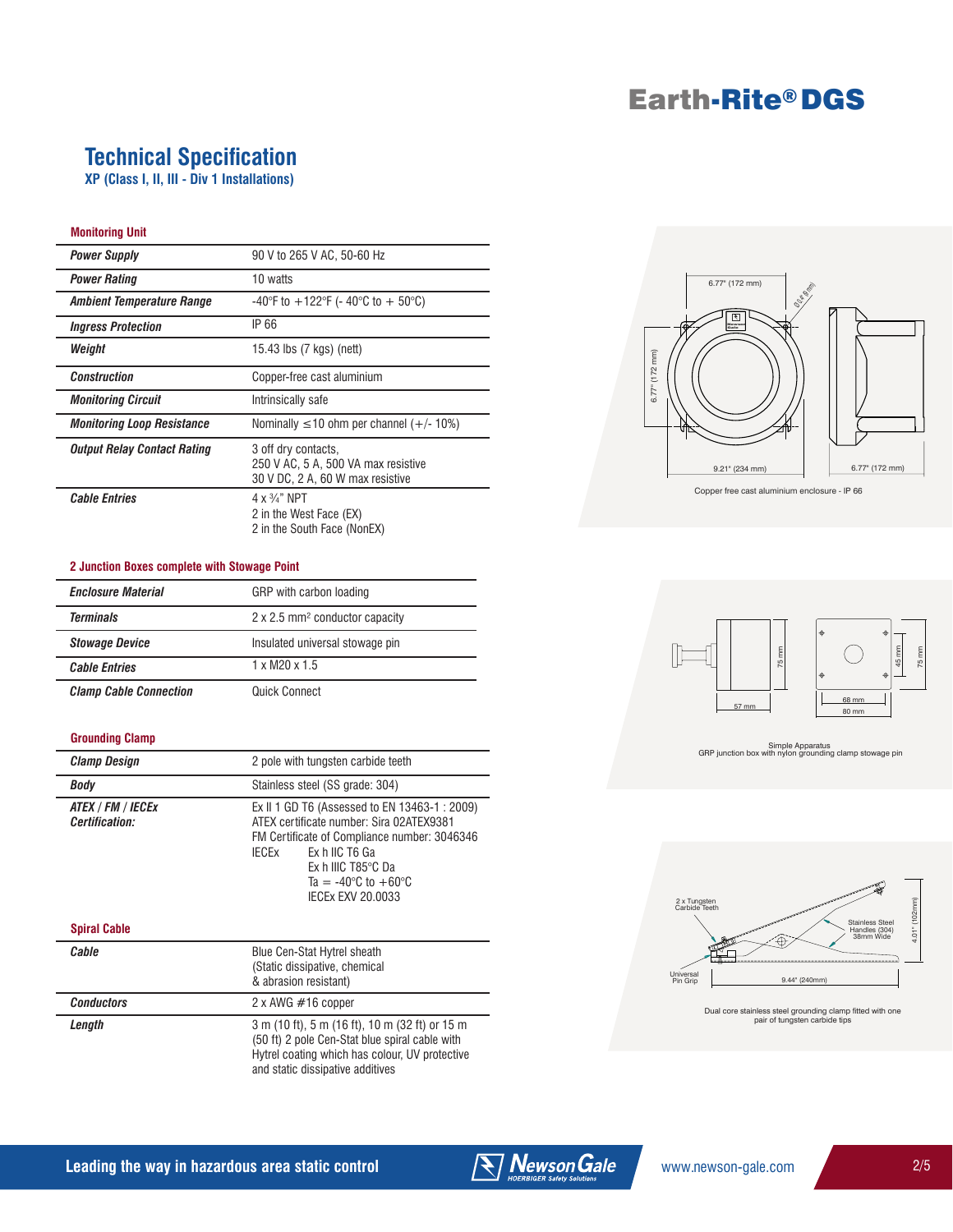### Earth-Rite® DGS

### **Earth-Rite®DGS**

### **Hazardous Location Approvals**

| NOMIN AMERICA:                                                                                                                                                                          | Europe / Int                                                       |
|-----------------------------------------------------------------------------------------------------------------------------------------------------------------------------------------|--------------------------------------------------------------------|
| <b>NEC 500 / CEC (Class &amp; Division)</b>                                                                                                                                             | IECEx                                                              |
| Class I, Div. 1, Groups A, B, C and D, T6<br>Class II, Div. 1, Groups E, F, G, T135°C<br>Class III, Div. 1, 135°C<br>Associated Equipment for                                           | Ex db [i<br>Ex tb [ia<br>$Ta = -4$<br><b>IECEXE</b>                |
| Class I, Div. 1, Groups A, B, C & D<br>Class II, Div. 1, Groups E, F, G<br>Class III, Division 1                                                                                        | <b>IECEX C</b>                                                     |
| Ex db [ia Ga] IIC T6 Gb<br>Ex tb [ia Da] IIIC T135°C Db                                                                                                                                 | ATEX                                                               |
| When installed as per the control drawing:<br>'X DGS-Q-17051 cCSAus'                                                                                                                    | $\textcircled{k}$ II 2(1                                           |
| Ambient Temperature Range<br>$-40^{\circ}$ C $\leq$ Tamb $\leq +50^{\circ}$ C<br>Ambient Temperature Range<br>$-40^{\circ}F \leq$ Tamb $\leq +122^{\circ}F$<br>Enclosure type: 4X, IP66 | Ex db [i<br>Ex tb [ia<br>$Ta = -4$<br>IP66<br>$Um = 2$<br>ExVerita |
| OSHA recognised NRTL: CSA Group                                                                                                                                                         |                                                                    |
|                                                                                                                                                                                         |                                                                    |

**North America: Europe / International Version Available:**

ia Ga] IIC T6 Gb I Da] IIIC T135°C Db  $10^{\circ}$ C to  $+50^{\circ}$ C IXV 19.0069 Certifying Body: ExVeritas  $1)$ GD ia Ga] IIC T6 Gb I Da] IIIC T135°C Db  $10^{\circ}$ C to  $+50^{\circ}$ C 250V ac as 19ATEX0564

ATEX Notified Body: ExVeritas

#### *NEC 505 & 506 (Class & Zoning)*

 Class I, Div. 1, Groups A, B, C and D T6 Class II, Div. 1, Groups E, F, G T135°C Class III, Division 1 T135°C Associated Equipment for Class I, Division 1, Groups A, B, C and D Class II, Division 1, Groups E, F, G Class III, Division 1 Class I, Zone 1, AEx db [ia Ga] IIC T6 Gb Zone 21, AEx tb [ia Da] IIIC T135°C Db When installed as per the control drawing: X DGS-Q-17051 cCSAus Ambient Temperature Range  $-40^{\circ}$ C  $\leq$  Tamb  $\leq +50^{\circ}$ C Ambient Temperature Range  $-40^{\circ}F \leq$  Tamb  $\leq +122^{\circ}F$ Enclosure type: 4X, IP66

### **Additional Certification**

*EMC Tested:* to EN 61000-6-3, EN 61000-6-2 FCC - Part 15 (Class A)

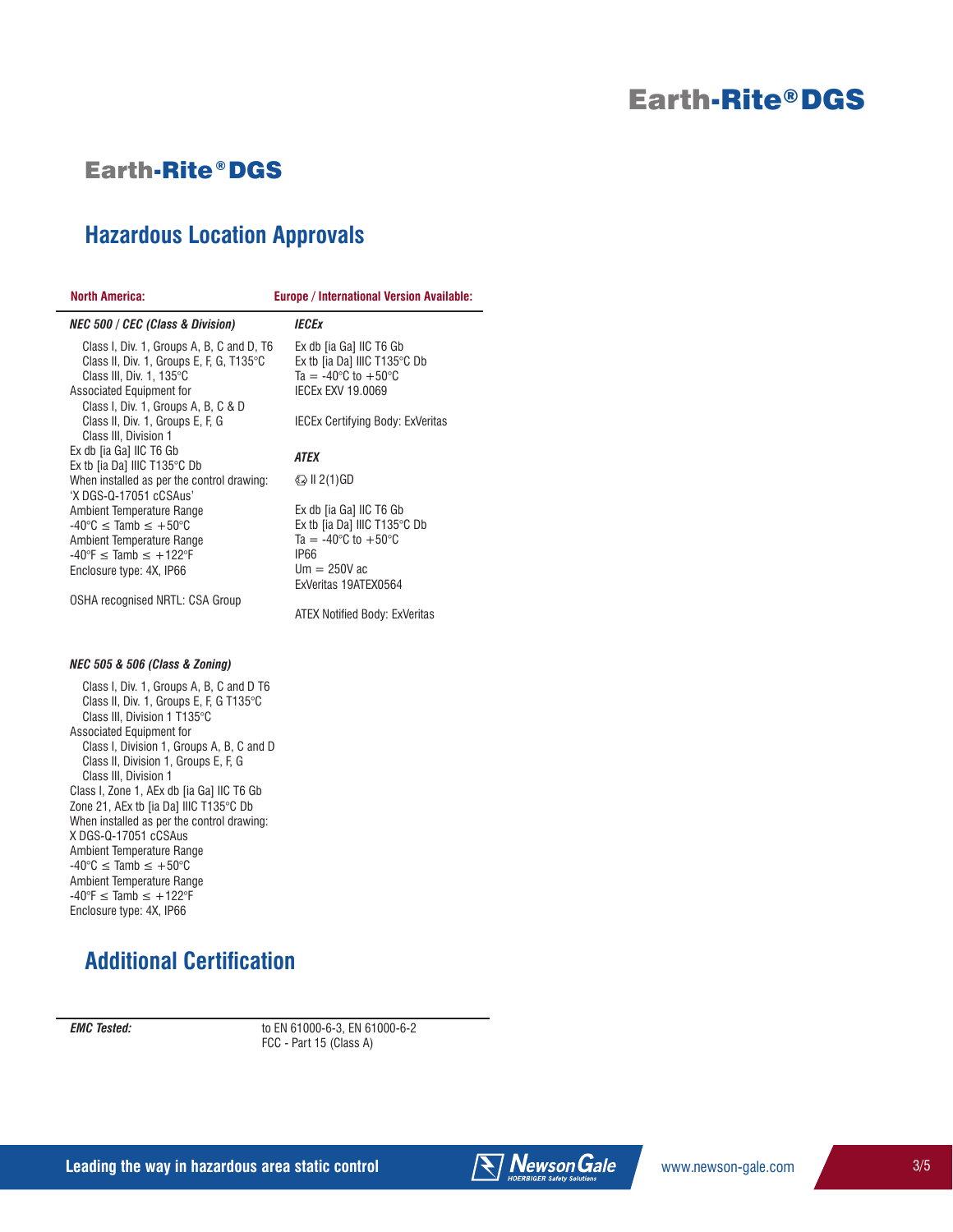## Earth-Rite® DGS

### **System Options**

#### **Retractable Cable Reel**

The Retractable Cable Reel is supplied for grounding system installations where customers want to ensure the grounding clamp and cable are returned to the static grounding system by operators and drivers on completion of the product transfer process. The reel can be used in conjunction with the **Earth-Rite DGS**.

- Certified for ATEX Zone 1 and 21 hazardous areas
- Self-retracting with up to 15 m (50 ft.) of Hytrel<sup>®</sup> protected cable
- Silver plated ultra low resistance slip ring contacts
- $\bullet$  ATEX  $\textcircled{\scriptsize{\text{W}}}$  II 2 GD T6



#### **Hazardous Area Strobe Light**

The strobe light is mounted in an elevated position and when the equipment is correctly grounded, flashes continuously informing personnel that a transfer process is underway and is protected from the static hazard. The strobe light can be used in conjunction with the **Earth-Rite DGS**.

- ATEX and Class/Div approved versions.
- 115 V / 230 V AC and 24 V / 48 V DC options.
- Amber, Green & Red strobe colour options.



The URT is designed to provide owners of Newson Gale Earth-Rite® static grounding systems with a means of regularly testing the permissive resistance range on a regular basis.

The easy to use tester consists of a pair of switches that enable an electrician to set up the resistance level at which the grounding system should be working and conduct a PASS / FAIL test at the required setting.